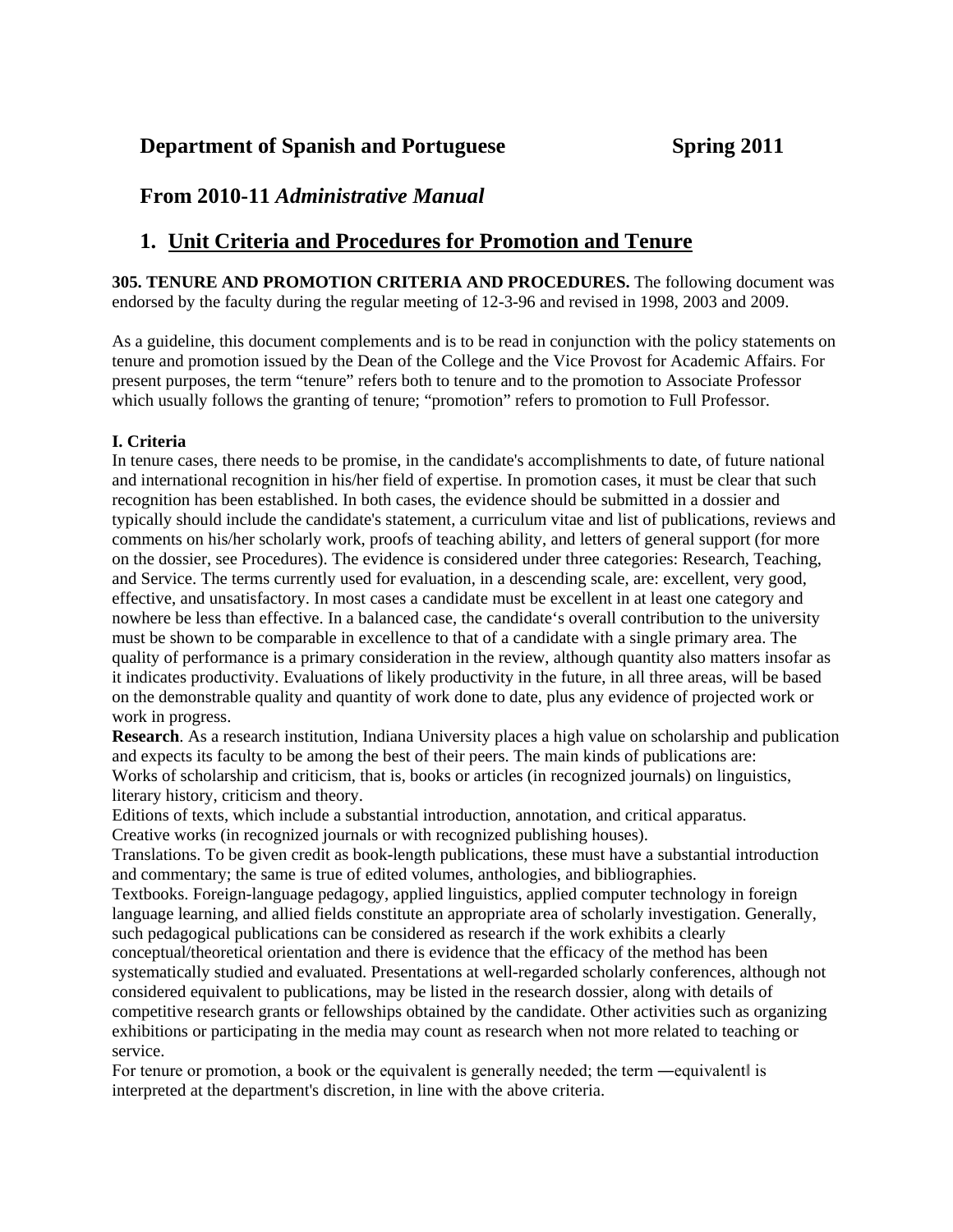**Teaching**. A good teacher is able to design and run courses that inform and stimulate students at the undergraduate and the graduate levels. Evidence of such ability is gathered from student evaluations, peer observations, and course materials provided by the candidate. For promotion, the candidate should also show evidence of being able to guide students through theses and dissertations. If a candidate is to propose teaching as the major strength, skill and success in course supervision would support the case, as would the development and, where appropriate, the publication of widely applicable course materials and methods (textbooks, computer software, etc.). For publications with a clearly conceptual/theoretical orientation, see Research above.

**Service**. Beside research and teaching, a faculty member is expected to help in administration, and the normal committee work of the institution. This means supporting student activities and serving, in various capacities, the department, the College, the university, the profession, and the community. It is pertinent to note that book reviews are generally considered under this category, along with refereeing articles or being the advisory editor of a journal, or acting as a consultant to an academic body or foundation. Service cannot normally be proposed as the main category in tenure or promotion cases; neglecting or failing in it, however, diminishes the case that is outstanding in research and/or teaching, in all but quite exceptional circumstances.

### **II. Procedures**

**Preliminaries**. The Vice Provost for Academic Affairs Office provides new tenure-track faculty with copies of Tenure and Promotion guidelines based on criteria and procedures developed by the department, the College, the university (Academic Guide), as well as their own office (Tenure and Promotion Handbook and ―Unit Criteria and Procedures‖). The Chair shall ensure that these documents are made available to all incoming tenure-track and tenured professors. The Chair shall also consult with each new non-tenured faculty member about a departmental as well as an external mentor. The assignment of a mentor or mentors should occur no later than the first semester of the faculty member's second year. The mentor(s) shall provide advice and guidance on a range of matters pertaining to tenure during the faculty member's probationary period.

**Annual Review Procedures for Assistant and Associate Professors.** The department shall conduct annual reviews of all non-tenured faculty. The annual review is to be understood as a review that is *performed* annually--it is not a review of the accomplishments of only one year. In the case of assistant professors, a more substantive review will take place during their third year in rank. The purpose of this enhanced review, which may include one to two external evaluations, is to provide faculty members with a timely and detailed assessment of their progress toward fulfilling tenure requirements. Tenured associate professors in rank for more than seven years are also subject to annual reviews. Documentation & Procedures:

A. Untenured Assistant and Associate Professors**:** annual review

1. The dossier will be the same one presented to the Salary Committee, with the proviso that the Salary Review Checklist may be supplemented with an optional cover statement of up to 500 words.

2. An Appendix to the salary dossier (which need not be physically separate from the other materials) will include the following material: a) publications that have been submitted and/or accepted, but have not yet appeared; b) works in progress, including book manuscripts. 3. One member of the tenured faculty, appointed by the Chair, will review the materials for each untenured faculty member and draft a written report.

4. The report will cover at appropriate length the three areas of research, teaching, and service. 5. The terms for evaluation are Excellent, Very Good, Satisfactory, and Unsatisfactory. All members of the tenured faculty will discuss, edit, and approve the final report. At the fourth- and fifth-year reviews, they will also vote on whether the faculty member's contract should be renewed.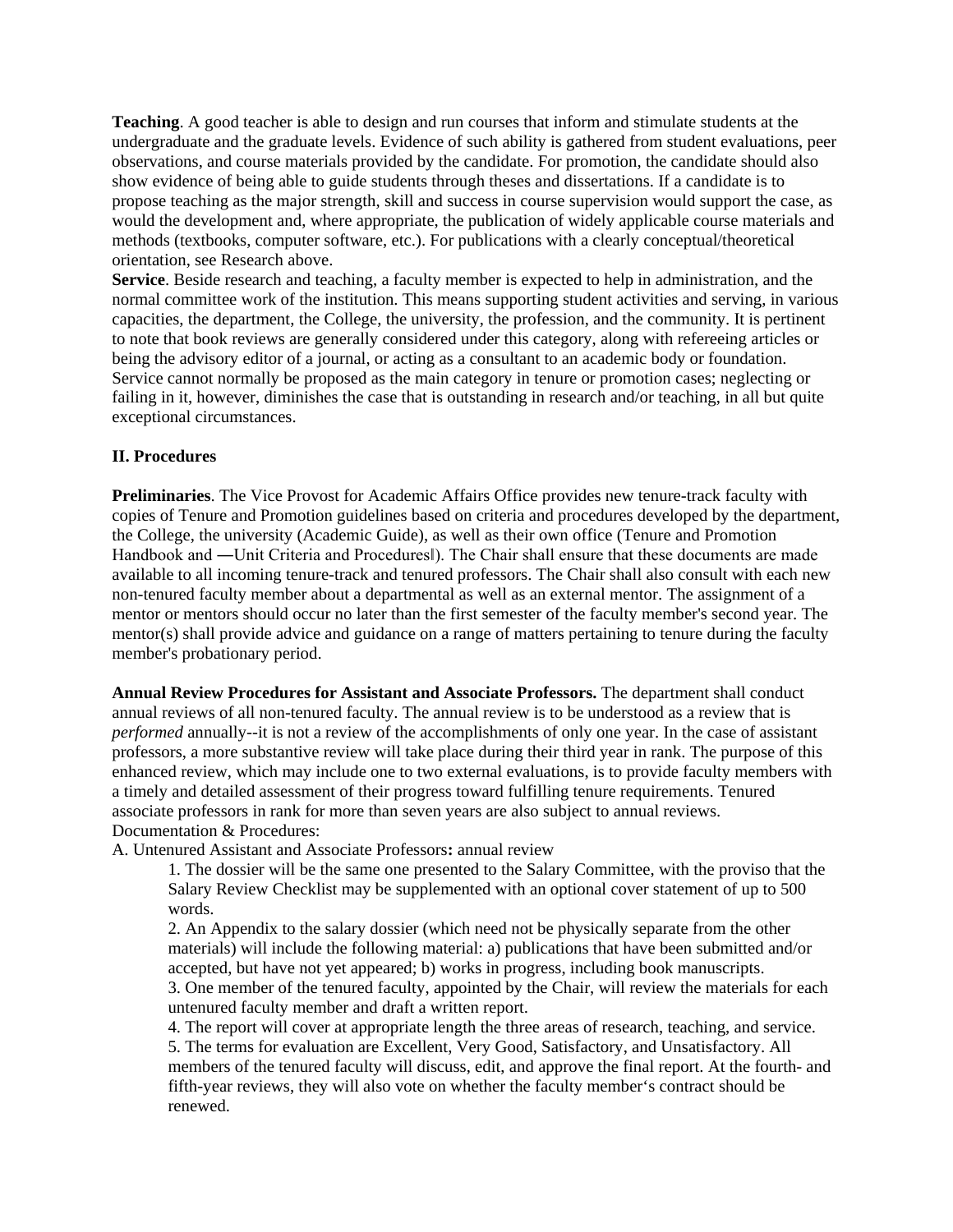6. A final copy of the report will be given to the person reviewed, and another copy placed in his/her personnel file. The Chair will meet privately with each person reviewed to discuss the written report.

B. Untenured Assistant and Associate Professors**:** enhanced third-year review**. [**NB**:** Applies also to individuals who wish to present a tenure case earlier than the sixth year.]

1. The dossier will include the same one presented to the Salary Committee. The optional cover statement (with the proviso as in A. 1) may exceed 500 words if appropriate.

2. An Appendix to the salary dossier (which need not be physically separate from the other materials) will include the following material: a) publications that have been submitted and/or accepted, but have not yet appeared; b) works in progress, including book manuscripts; c) further documentation of teaching (peer observations, course packets, descriptions of course development, etc.); d) further documentation of service.

3. A committee of two or three tenured faculty, appointed by the Chair, will review the materials and draft a report.

4. The report can be substantially longer than that of an annual review, as appropriate.

5. The terms for evaluation are Excellent, Very Good, Satisfactory, and Unsatisfactory. All members of the tenured faculty will discuss, edit, and approve the final report. They will also vote on whether the faculty member's contract should be renewed.

6. [See A.6]

C. Tenured Associate Professors 7+ years in rank: annual review

I. If there is no request for promotion

1. The dossier will be the same one presented to the Salary Committee.

2. The Chair will review the materials and write a brief report (as in A.3-4).

3. All the full professors will discuss, edit, and approve the final report.

4. [See A.6]

II. If there is a request for promotion

1. The dossier will include the same one presented to the Salary Committee. The optional cover statement may exceed 500 words if appropriate.

2. An Appendix to the salary dossier will contain additional material (as in B.2). Documentation will be oriented toward a review for promotion to Professor.

3. A committee of two or three full professors, appointed by the Chair, will review the materials and draft a report.

4. [See C.I.3]

5. [See A.6]

### **Procedures for Evaluating the Tenure and Promotion Dossiers**.

In the case of tenure, the Chair will ask three members of the department's elected advisory committee to write a single report on the contents of the dossier. In order to assure the best assessment of an individual's work, the Chair may also appoint a specialist from other tenured faculty to join the threeperson subcommittee. In the case of promotion to full rank, a subcommittee of the two full professors from the advisory committee will write the report on the dossier. A third full professor in the candidate's area of expertise will be named to the committee by the Chair.

In the case of both tenure and promotion, subcommittee report is sent electronically to the appropriate faculty constituencies for comment. The faculty then has two meetings: (1) to discuss the report and offer suggestions for change, as well as to vote by paper ballot on the rankings (Excellent, Very Good, Satisfactory, or Unsatisfactory) in Research, Teaching and Service; (2) to vote by paper ballot up or down on tenure and promotion. Note: the subcommittee's final report is sent electronically to the faculty prior to the second meeting, but no changes to the report may be made at that meeting. Faculty who abstain will supply the Chair by the following day with a brief written statement explaining their reason for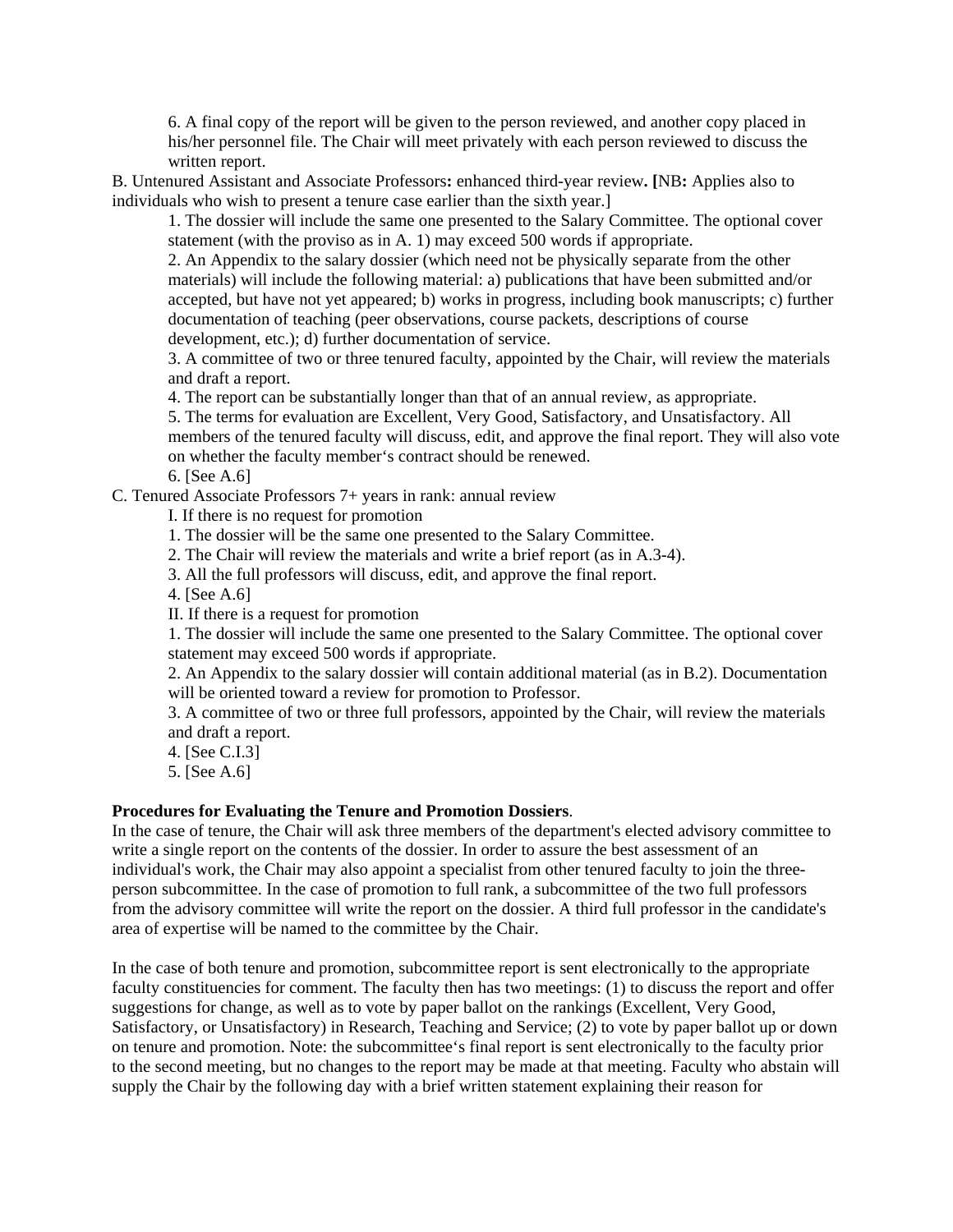abstention. Faculty unable to attend the meeting may vote by providing the Chair with a written evaluation of the candidate prior to the faculty meeting. In all cases, the Chair does not vote.

The Chair shall inform the candidate of the departmental decision and the vote. The Chair will then forward to the Dean of the College the departmental vote, the subcommittee report, and his/her own recommendation. In cases where there is considerable difference of opinion among the faculty, the Chair shall summarize the various points of view.

## **Calendar for Annual Reviews and Tenure and Promotion Evaluations**.

Annual Reviews: Each fall semester, the Chair shall ask assistant and associate professors to prepare materials to submit for their annual review in the spring. The Chair is responsible for issuing a written statement to each candidate about the results of the annual review.

Tenure: At the end of the candidate's fifth year, the Chair and candidate will go over the Vice Provost for Academic Affairs' checklist of materials for the dossier. Letters from external reviewers will be solicited no later than April. From a list of twelve reviewers submitted by the department (half proposed by the candidate and half by the faculty), the Dean of the College will select eight. Letters from these persons will be solicited by the department on behalf of the Dean. By late April, or the time allowed by the Dean's office, packets of materials must be assembled by the candidate to send to external reviewers. Over the summer, the candidate and the Chair will assemble the dossier, which should be ready for the tenure subcommittee to review by the middle of August. The subcommittee shall prepare its report no later than the second week in September. A faculty meeting to discuss the report and to vote on the candidate will occur shortly thereafter. The dossier along with all other materials will be sent to the Dean of the College and from there to the Dean of the Faculties for review and recommendations to the President and the Board of Trustees.

Promotion: Once an individual decides to go forward for promotion to full professor, the same procedures apply as described in the Tenure section above.

# **2. Any other documents connected to promotion and tenure reviews**

The department uses the College's template, unmodified, for all letters to outside reviewers.

Sample paper (secret) ballot:

For the promotion and tenure case of X, I vote: \_\_\_ YES \_\_\_ NO.

Prior to this ballot, at a separate meeting, the appropriate faculty constituency votes in a secret ballot on each of the three areas of research, teaching, and service.

## **3. Salary-setting criteria and procedures**

## **304. SALARY POLICY.**

The following document was endorsed by the faculty during the regular meeting of 9-22-98 and revised and endorsed at the faculty meetings on 9-28-99, 4-2-02, 3-6-07 and 10-30-09: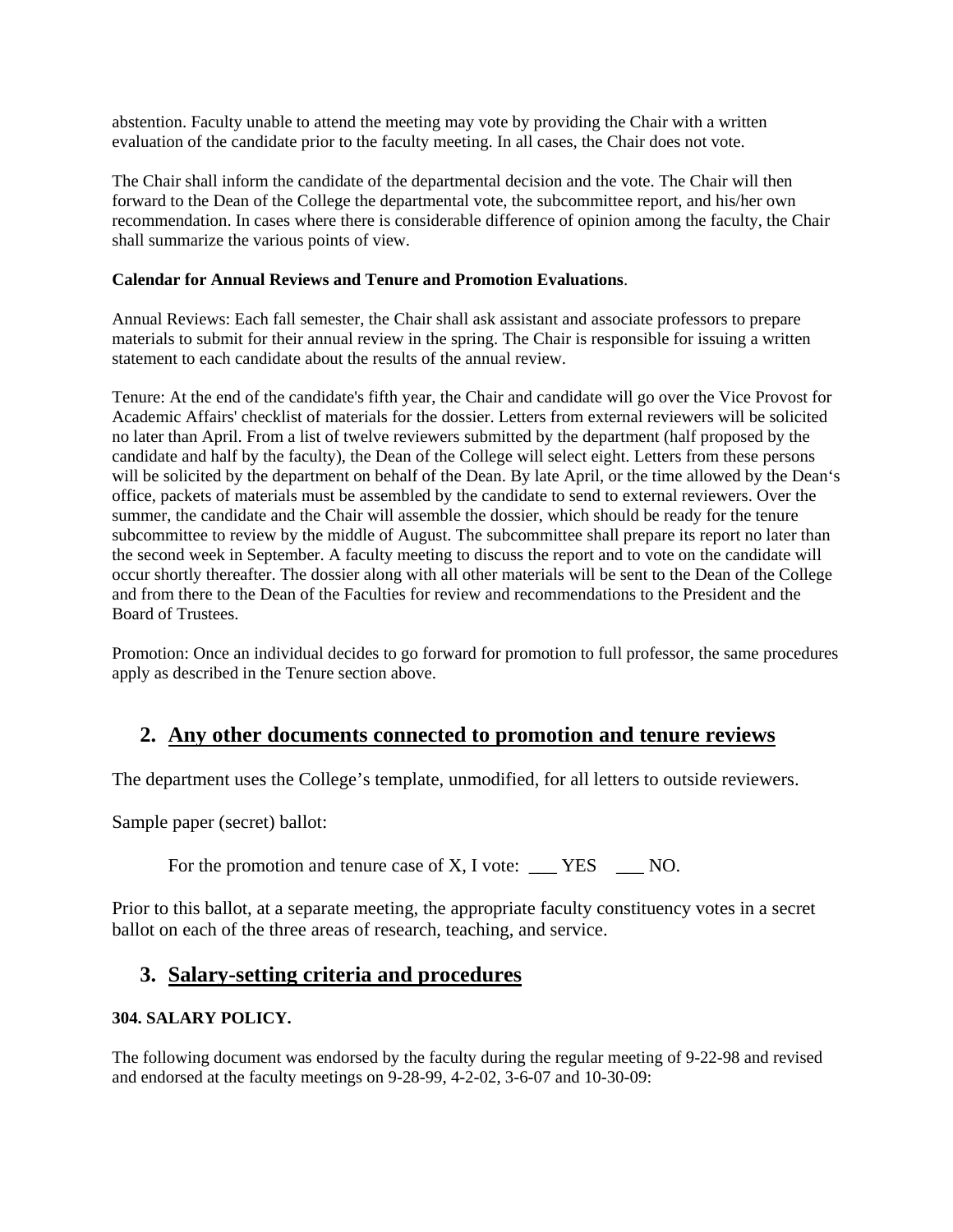Guiding Principles:

- A. It is important to distinguish between making policy and implementing policy. The Salary Committee is charged with implementing policies.
- B. All decisions affecting faculty salaries rest with the faculty. In addition to being an ex-officio member on the Salary Committee, the Chairperson serves as advocate for faculty decisions.
- C. The Chairperson must press vigorously at every opportunity for equity adjustments. Funds for such adjustments must come from outside the Department budget. The Chair may consult with the salary committee for assistance in identifying inequities and building potential arguments to be presented to the dean.
- D. Merit compensation will take into account the diversity of faculty talent and missions.
- E. The type and quantity of documentation required from the faculty by the salary committee shall be kept to a minimum.
- F. Salary increments will be calculated in a combination of dollar and percentage amounts for merit.

Composition: three members, plus the Chairperson (ex-officio).

Term: One-year, not renewable. The Chairperson is a permanent ex-officio member.

Appointments: Each year, the Chair appoints one committee member from each rank, using an alphabetical sequence, with the goal of ongoing and fair rotation. The Chair has the discretion to appoint the closest approximate person to the committee—for example, to achieve gender representation, to allow for sabbaticals and other leaves, etc. Faculty members who are less than 100% in the Department budget will serve every other time their names come up in rotation.

Responsibilities: The Committee is charged with implementing the Department Salary Policy as approved by faculty vote.

Distribution: Salary increments will be calculated in a combination of dollar and percentage amounts for merit. The funds will be assigned for merit, one-half in dollar amounts, and one-half as a percentage of current salary. Merit will be assessed according to these guidelines; higher merit will earn a higher percentage of current salary, and lower merit a lower percentage of current salary.

Documentation: Each faculty member is responsible for turning in to the Chair by an announced date the following documentation: (a) The Salary Checklist; (b) The Faculty Annual Reports for the past three calendar years; (c) CV with publications, grants, and papers in three-year window highlighted; (d) copies of publications from the past three calendar years; (e) course syllabi and BEST data summary sheets [not individual student evaluations]; (f) (for the Chair and program directors only) a max. 500 word statement on duties performed in the past three years. This documentation should be presented in a reasonably-sized binder per person.

Merit Weighting: There will be two weighting systems. The committee will choose the one most advantageous to the faculty member.

Relative weights:  $R = 3 T = 2 S = 2$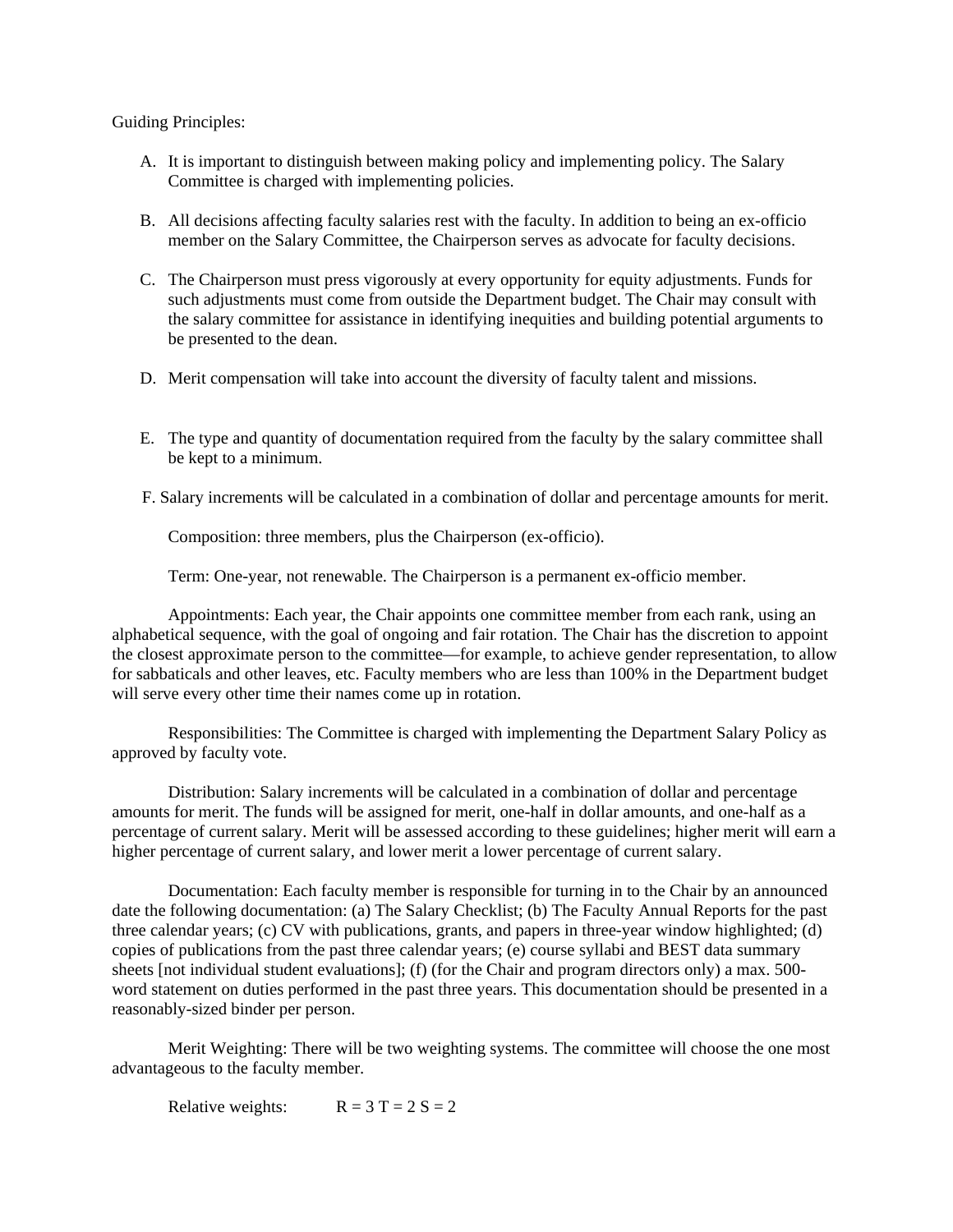$R = 2 T = 3 S = 2$ 

Merit Rating Procedures: Each year every faculty member will be reviewed for a three-year period, including the last calendar year and the two preceding ones. The review will cover Research, Teaching, and Service, and the following numerical scale will be used:

4 outstanding 3 highly effective 2 effective 1 minimally effective 0 unsatisfactory

For faculty on leave without a Teaching or Service record for some portion of the three-year period, points will be assigned equal to the average for the remainder of the period.

A total score for each faculty is derived by multiplying the committee's four evaluations by the assigned weight for the category. Where discrepancies of more than one point arise in the evaluation of a single case, the committee must reach a consensus. Individual judgments of committee members are confidential but all faculty members will have access to the overall ratings, broken down by category, of all faculty members.

# **4. Teaching Evaluation Policies and Procedures**

This statement (from the section on criteria and procedures for tenure and promotion) lies at the heart of all evaluation of teaching:

**"Teaching**. A good teacher is able to design and run courses that inform and stimulate students at the undergraduate and the graduate levels. Evidence of such ability is gathered from student evaluations, peer observations, and course materials provided by the candidate. For promotion, the candidate should also show evidence of being able to guide students through theses and dissertations. If a candidate is to propose teaching as the major strength, skill and success in course supervision would support the case, as would the development and, where appropriate, the publication of widely applicable course materials and methods (textbooks, computer software, etc.). For publications with a clearly conceptual/theoretical orientation, see Research above."

In addition, the following procedures apply with regard to the evaluation of teaching:

- A. For recruitment interviews:
	- a. 3 sets of recent student evaluations are solicited in the job ad or for finalists
	- b. The Chair requests information directly from the candidate's dissertation director or other person knowledgeable about the candidate's teaching.
	- c. A portion of the interview at each level (initial search and screen, phone interview, MLA interview, on-campus interview) directly addresses teaching. If considered relevant, a candidate may also be asked to do a teaching presentation or workshop.
- B. For annual reviews:

As noted under "Annual Review Procedures," faculty who receive an annual review present their Salary binders for consideration, with one exception: the salary binder contains only work actually published, while the annual review dossier may contain additional items that could relate to Teaching ("1. The dossier will be the same one presented to the Salary Committee, with the proviso that the Salary Review Checklist may be supplemented with an optional cover statement of up to 500 words. 2. An Appendix to the salary dossier (which need not be physically separate from the other materials) will include the following material: a) publications that have been submitted and/or accepted, but have not yet appeared; b) works in progress, including book manuscripts.") Information on BEST evaluation mean scores,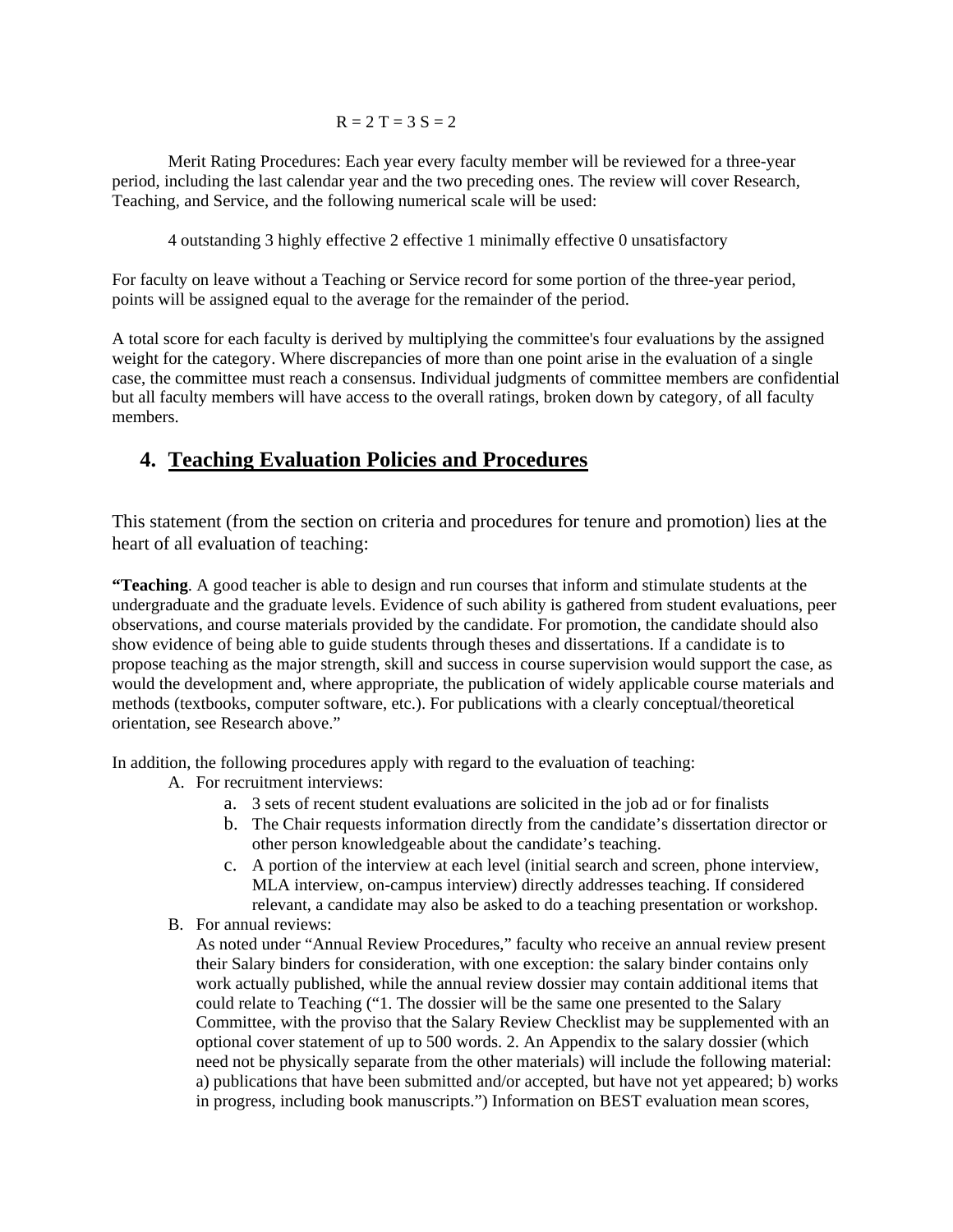teaching or mentoring awards, teaching-related publications or grants, teaching-related service, and participation in dissertation, thesis, and examination committees is included in this material. In addition, the Chair or the candidate provide evidence that the faculty member under review has had a peer observation; the normal expectation is that an untenured faculty member would have a formal peer observation of teaching at least once per year. The annual review reports always contain a section evaluating Teaching, which includes a summary rating at the end of the section.

C. For promotion and tenure:

See Annual Review and Tenure and Promotion descriptions above. The appropriate constituency in the department has the opportunity to provide input on the evaluating committee's report, which includes an evaluation of teaching, and a meeting is then held for a formal vote on tenure and promotion. At that point, separate secret ballots are held on the candidate's research, teaching, and service, and a final YES/NO secret ballot is taken on tenure and promotion. The Chair's letter also addresses the candidate's teaching and is reflected in his/her ultimate evaluation of the candidate.

# **5. Departmental Rights and Regulations for Non-tenure Track Faculty.**

## **302.1 NON-TENURE-TRACK (NTT) FACULTY: VISITING LECTURER, LECTURER, SENIOR LECTURER AND VISITING LECTURER WITH PHD APPOINTMENTS**

The following policy was endorsed by the faculty during the regular meeting of 4-23-02; revised on 4-8- 08, 12-2-08, and again on 3-27-09.

## 1. Scope and Rationale

This policy is in conformity with the College of Arts and Sciences ―Policy on Non-Tenure Track Faculty (1997; Revised 2007),‖ the University's *Non-Tenure-Track Academic Appointee Handbook*  (Office of the Vice Chancellor for Academic Affairs and Dean of the Faculties, August 2002), and the *IUB Academic Guide* (Dean of Faculties – updated May 2008); link:

www.indiana.edu/~vpfaa/download/ntt\_handbook\_2002.pdf. The appointment of instructional staff to the ranks of Visiting Lecturer, Lecturer, Senior Lecturer and Visiting Lecturer with PhD shall be limited to situations in which an immediate short-term need presents itself, or where such appointments are consonant with the specific teaching and service missions of the department.

## 2. Definition

Visiting Lecturers, Lecturers, Senior Lecturers and Visiting Lecturers with PhD contribute either by teaching alone or by some combination of teaching and service.

## 3. Conditions of Employment

Visiting Lecturers are appointed for terms as per university policy and continued employment is contingent upon satisfactory performance and continuing institutional need. Visiting Lecturers must have an MA degree (ABD preferred) and a minimum of two years teaching experience at the college/university level; they generally teach first- and second-year courses. Visiting Lecturers seeking appointment at the Lecturer rank may apply and submit materials based on the guidelines specified for the nationallyadvertised Lecturer positions.

Lecturers are hired through a nationally-advertised search and appointed for terms as per university policy. Lecturers' continuation of employment is dependent upon satisfactory performance and other factors specified in the *NTT Academic Appointee Handbook*. Lecturers must have an MA degree (ABD preferred) and a minimum of four years teaching experience at the college/university level; they generally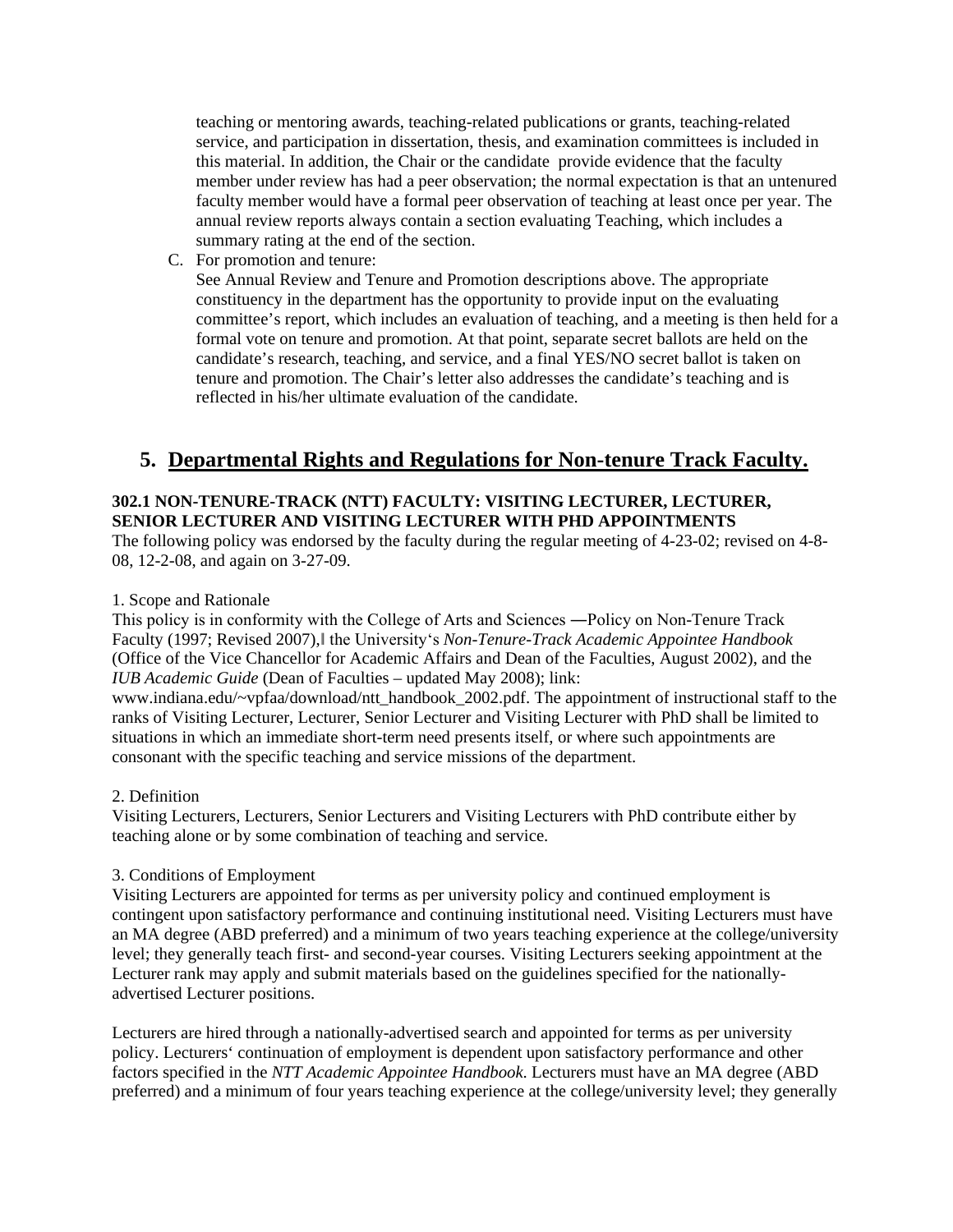teach first- and second-year courses. After completion of a minimum of three years in rank and no more than six years, Lecturers may seek promotion to the rank of Senior Lecturer.

Senior Lecturers are appointed for terms as per university policy and continuation of employment is dependent upon satisfactory performance and other factors specified in the *NTT Academic Appointee Handbook*. The Senior Lecturer title may involve administrative or other duties well beyond the scope of ordinary classroom instruction. In general, Senior Lecturer candidates will have demonstrated significant pedagogical achievements, such as assuming teaching leadership roles, developing classroom innovations, receiving national recognition for their work, and, if applicable, assuming administrative duties.

Visiting Lecturers with PhD are appointed for one-year terms (specifically 10 months) as per university policy, with the possibility of one 1-year renewal if performance is satisfactory and there is continuing institutional need. Visiting Lecturers with PhD must have the PhD in hand by the date of appointment; they generally teach courses at the advanced second-year and third-year levels.

Visiting Lecturers, Lecturers, Senior Lecturers, and Visiting Lecturers with PhD are expected to report annually on their teaching and/or service, and to provide appropriate evidence of the quality of their performance. The Non-Tenure-Track (NTT) Review Committee annually 1) evaluates the quality of NTT faculty's performance in the areas of teaching and/or service, and 2) makes recommendations to the Departmental Chair on contract renewal/reappointment based solely on performance in these two areas. The NTT Review Committee will assign one of the following performance ratings to each member of the instructional staff: outstanding, good, satisfactory, or unsatisfactory. If the NTT Review Committee recommends promotion from Lecturer to Senior Lecturer, the Departmental Chair will bring that recommendation to the full faculty for a vote. In all other cases, the NTT Review Committee makes recommendations to the Departmental Chair. The Departmental Chair communicates the review results to NTT faculty within two weeks of receiving the committee's recommendations although decanal permission for the department to reappoint may not be guaranteed at that time.

As per the *IUB Academic Guide* and the *NTT Academic Appointee Handbook*, in the event of nonreappointment, Visiting Lecturers and Visiting Lecturers with PhD must be given notice at least 1 pay period prior to end of the present appointment. Instructional staff in their first year as Lecturer or Senior Lecturer must be given three months' notice (Feb. 1; during their second year, six months' notice (Nov. 1); and thereafter, 12 months' notice (May 1). Longer-term contracts offered to Lecturers and Senior Lecturers do not carry the same guarantees as tenure. An instructional staff member in these ranks may not be reappointed if his or her performance is judged by the department or the College to be unsatisfactory; if the expedient need which created the demand for the position is no longer present; or if the position is no longer consonant with the academic mission of the department.

#### 4. Rights and Obligations

Visiting Lecturers, Lecturers, Senior Lecturers and Visiting Lecturers with PhD are expected to provide evidence of up-to-date understanding of the substantive materials of their field, and to show readiness to assume responsibility for classroom pedagogy. They are also expected to participate in departmental activities that are pertinent to their assigned tasks; in return, the department will provide the necessary resources for their teaching and service responsibilities.

Faculty meetings are attended only by tenured and tenure-track faculty and the DLI (see section 303. Faculty Meetings). Other instructional staff may be invited to attend as non-voting consultants on relevant issues.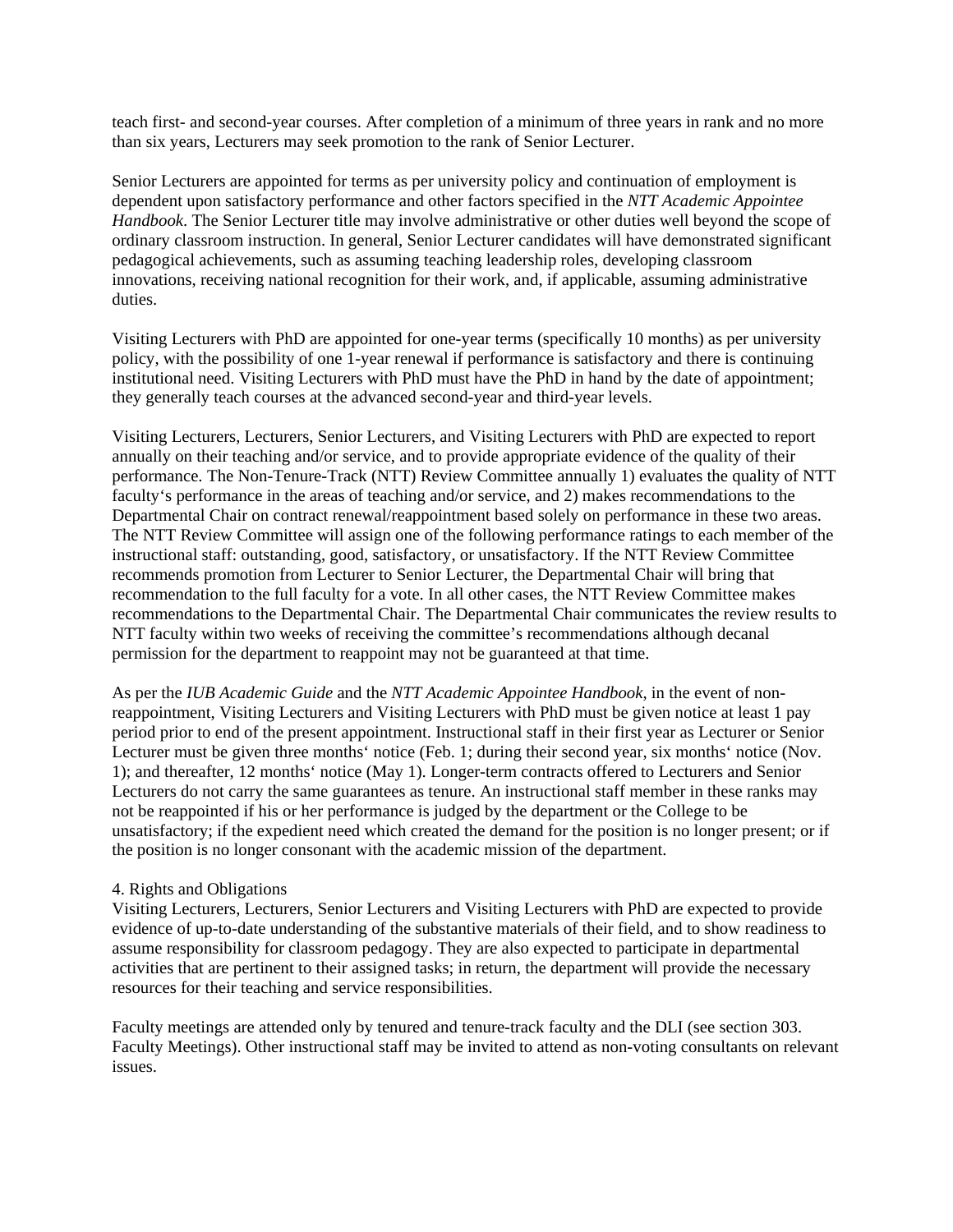Teaching loads for Visiting Lecturers, Lecturers, Senior Lecturers and Visiting Lecturers with PhD will be decided by the department in consultation with the Dean, and will be consistent with prevailing standards at peer research institutions. In some cases, special service or administrative duties will be assigned at the time of appointment and may affect teaching loads. Visiting Lecturers, Lecturers, Senior Lecturers and Visiting Lecturers with PhD are not expected to carry out research, but they will have the opportunity for intellectual development and growth as instructors, for example by attendance at workshops and conferences on pedagogy, or through practice in the application of technology to language teaching.

The salary structure for Visiting Lecturers, Lecturers, Senior Lecturers and Visiting Lecturers with PhD will be separate from that for tenured and tenure-track faculty. The NTT Review Committee will evaluate Visiting Lecturers, Lecturers, Senior Lecturers and Visiting Lecturers with PhD for the purpose of making recommendations to the Chair on performance review, promotion, and contract renewal. The Chair will take these evaluations into consideration when determining annual performance, promotion, and contract renewal.

Additionally, all NTT faculty will be evaluated in writing by the course supervisors, DLI, ADLI, DIT, or DUGS as appropriate. These supervisor evaluations provide the NTT faculty the ability to reply in writing to observations on their performance. Any grievance of the evaluative process by the NTT under review allows for due process. The following outlines the grievance procedure:

a. The NTT faculty member must meet with the supervisor in charge of the evaluation to discuss the review and his/her written reply. The meeting must take place within 10 business days of the date on the evaluation. The supervisor will write up a short report on the meeting and provide a copy to the NTT faculty member for his/her possible written reply.

b. For NTT faculty teaching at or below the  $S250$  (4th semester) level:

In the event of disagreement on the evaluation and supervisor's follow-up report, the NTT faculty member has 10 business days from the date of the supervisor's follow-up report to file a written grievance with the Assistant Director of Language Instruction (ADLI). The ADLI will convene a meeting of the supervisor and the NTT faculty member to discuss the written materials and grievance. The ADLI will document the results of that discussion, and provide a copy to the NTT faculty member, to which he/she may reply.

Should disagreement on the evaluation continue, the NTT faculty member must file a written grievance with the Director of Language Instruction (DLI) within 10 business days of the date of the ADLI report. The DLI will discuss the evaluation and reports with the NTT faculty member and will write a follow-up report on their meeting. A copy will be provided to the NTT faculty member for his/her consideration and possible reply.

c. For NTT faculty teaching above the S250 (4th semester) level who are not directly supervised by the DUGS: In the event of disagreement on the evaluation and the supervisor's follow-up report, NTT faculty who are not directly supervised by the DUGs have 10 business days from the date of the supervisor's follow-up report to file a written grievance with the DUGS. The DUGS will convene a meeting of the supervisor and the NTT faculty member to discuss the written materials and grievance. The DUGS will document the results of that discussion, and provide a copy to the NTT faculty member, to which he/she may reply.

d. Following a meeting with either the DUGS or the DLI, should the NTT faculty member wish to continue the grievance, she/he must contact the Departmental Chair in writing within 10 business days of the DLI report. The Departmental Chair will appoint an ad hoc committee of 2 members of the faculty and 1 member of the NTT faculty to review the grievance and write a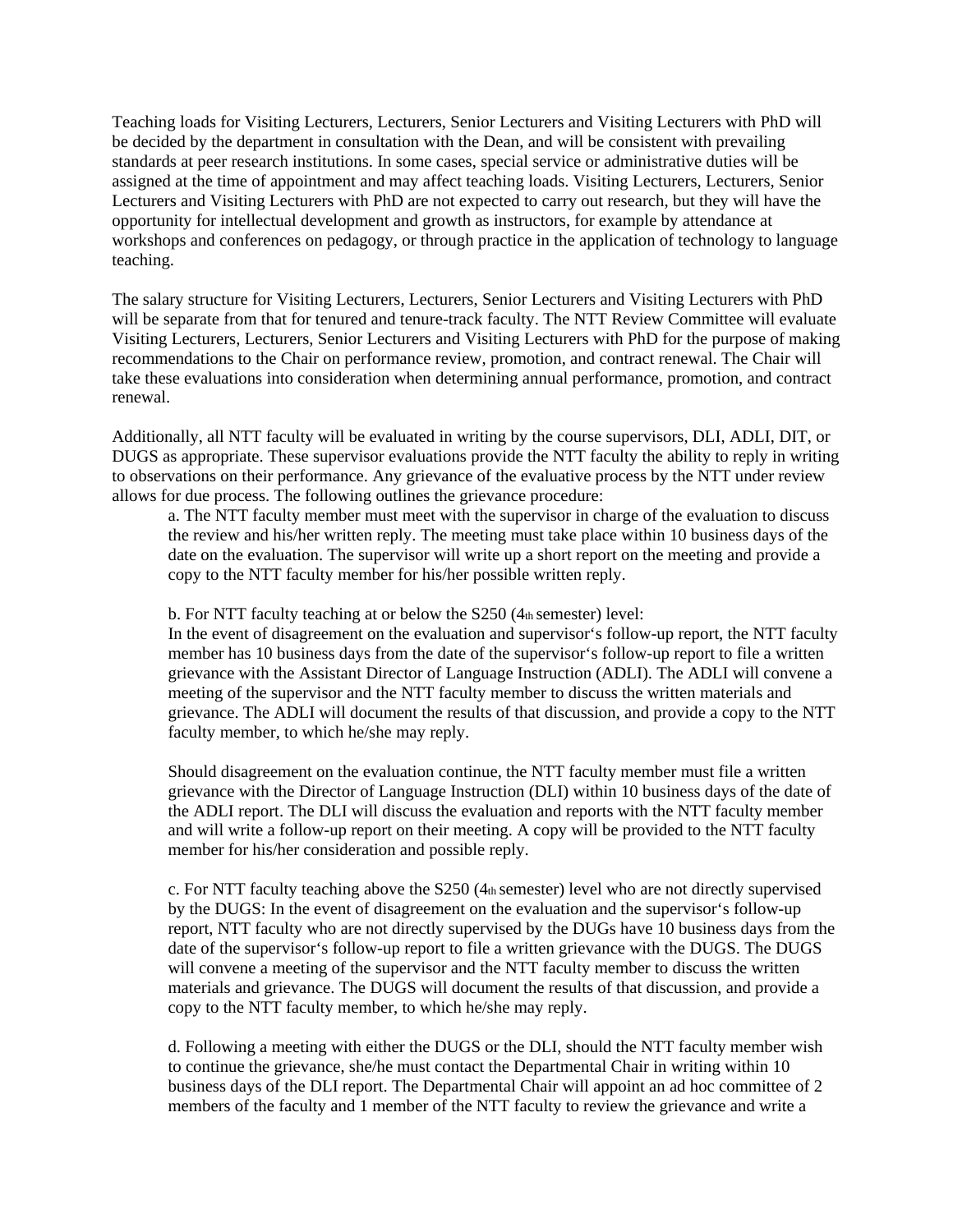final decision on the case. The written decision will be sent to the Departmental Chair and to the grievant. In the event that the department finds the grievance to be without merit, the Departmental Chair shall inform the NTT faculty member of avenues of appeal beyond the department.

### 5. Procedures for NTT Annual Performance Reviews and Promotion

For the purposes of annual performance reviews for Visiting Lecturers, Lecturers, Senior Lecturers and Visiting Lecturers with PhD, promotion from Lecturer to Senior Lecturer, and enhanced third-year reviews for Senior Lecturers, all NTT faculty will submit their dossiers to the NTT Review Committee by a pre-announced date so that the committee may make its recommendations to the Chair prior to relevant reappointment notification deadlines. The dossier should include materials from the NTT faculty member's time in the NTT ranks at Indiana University up to but not more than the past three calendar years. The DLI will provide the Committee with copies of standard syllabi for both Spanish and Portuguese language courses. All NTT faculty will be evaluated only on the written documentation included in the dossier.

Materials to be submitted in a professional, organized and easy-to-read format:

### A. For Visiting Lecturers, Lecturers and Visiting Lecturers with PhD:

Regular Annual Reviews a) CV with focus on teaching and administration; b) Personal statement (suggested 500 word maximum) on professional activity, pedagogical achievements and future goals, and, if applicable, curriculum development and administrative duties; c) A summary chart including the term and year, course number(s), number of students, BEST mean score ratings for outstanding course quality and for outstanding instructor performance, and the percentages of students who strongly agree/agree on these BEST items of outstanding course quality and outstanding instructor performance; d) BEST student evaluations (original forms or photocopies, with computer printouts); e) A summary chart of supervisor evaluation results, if applicable, including the term and year, course number(s), number of instructors and the average for items 15 and 16 on the BEST evaluation sheet; f) BEST supervisor evaluations, if applicable (original forms or photocopies, with computer printout); g) Class observation reports; h) Supervisor's evaluation (in cases where NTT faculty teach beyond the S250 level these evaluations may be completed by the Director of Undergraduate Studies and/or the faculty or course supervisor); i) Director's Evaluation of Supervisor, if applicable. [note: (c) and (e) are created by the candidate based on information found in (d) and (f), respectively];

## Lecturer seeking promotion to Senior Lecturer:

In addition to the materials listed above for a regular annual review, the dossier for promotion should include documents from every year in rank and the following materials should be added to the dossier: a) Personal statement (suggested 750 word maximum) on professional activity, pedagogical achievements and future goals, and, if applicable, curriculum development and administrative duties; b) Evidence of curriculum development, if applicable: any original pedagogical materials and evidence of course development; c) Further evidence of pedagogical excellence: leadership positions in teaching, awards or formal recognition of teaching excellence, unsolicited student feedback, etc.; d) Evidence of professional development: attendance or presentations at conferences, classroom innovations, pedagogical research/publications, professional activities beyond the university, special workshops or training, etc.

#### B. For Senior Lecturers:

## Regular Annual Reviews

a) CV with focus on teaching and administration; b) A summary chart including the term and year, course number(s), number of students, BEST mean score ratings for outstanding course quality and for outstanding instructor performance, and the percentages of students who strongly agree/agree on these